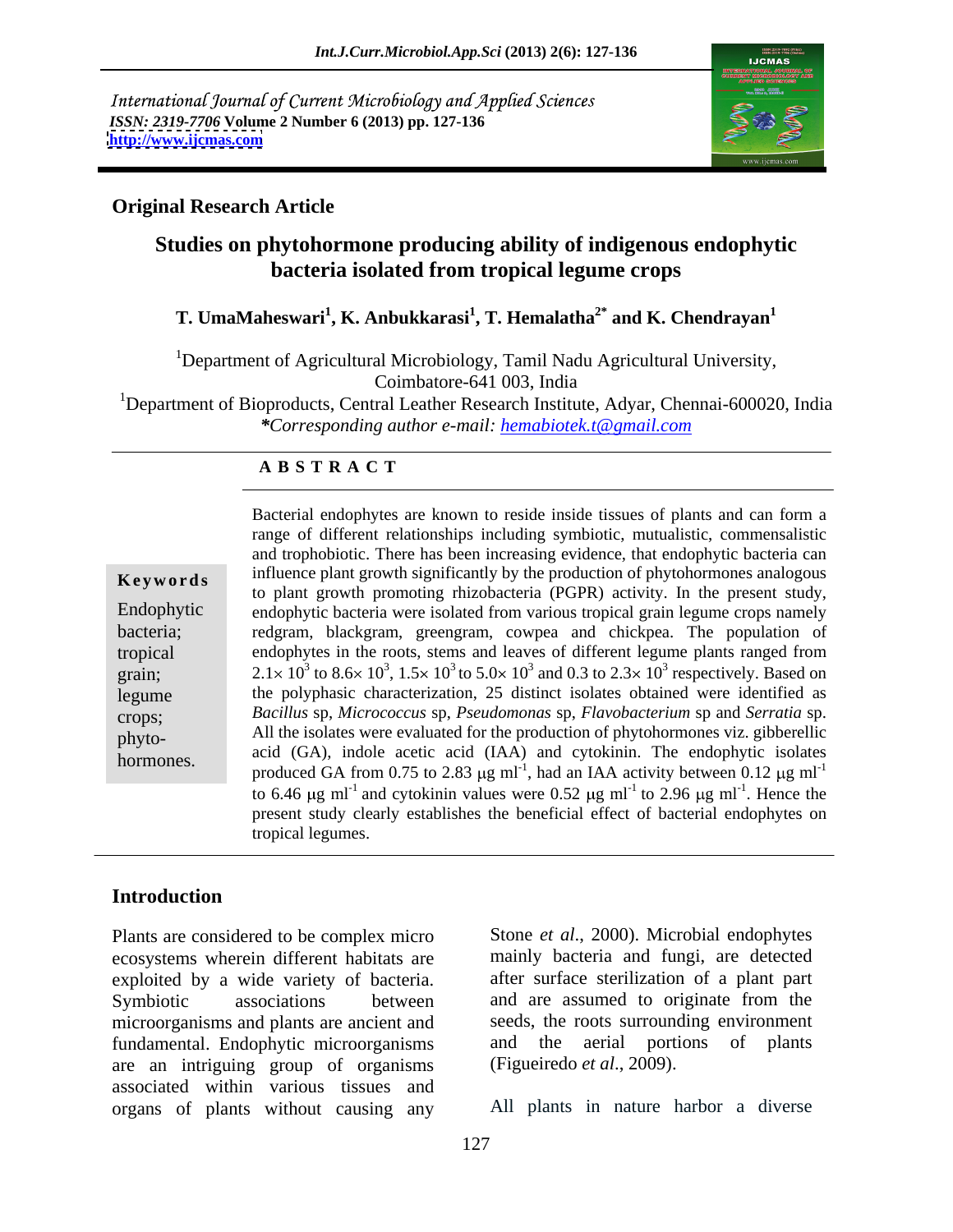community of endophytic bacteria which (2002). The plant samples were washed can positively affect host plant growth (Long *et al.*, 2008). During the last few particles. It is then separated into stems, years, there has been an increased interest roots and leaves. Each part were cut into in exploring the possibility of extending sections of 2-3cm length and dried on the beneficial interactions between plants and endophytic bacteria. Endophytic their host plant growth by producing sterilized for 10 seconds with 70% ethanol phytohormones similar to that of plant Bacterial endophytes are isolated from various crops like rice, maize, alfalfa,

bacterial endophytes from temperate legumes while bacterial endophytes from tropical grain legumes are still yet to be **Characterization of the endophytic** explored. Hence an attempt was made to **bacterial isolates** isolate bacterial endophytes from various parts of tropical pulse crops such as The endophytic isolates were subjected to redgram, blackgram, greengram, cowpea a set of morphological and biochemical and chickpea and their ability to produce tests such as colony characteristics, Gram plant growth promoting hormones were staining, motility,

#### **Isolation and enumeration of bacterial endophytes**

Different tropical grain legume plant samples viz., Redgram, Blackgram, isolates Greengram, Cowpea and Chickpea were collected from Pulse Breeding Station, TamilNadu Agricultural University, Coimbatore, TamilNadu, India. These plants were uprooted from the field and transferred in sterile polybags and brought to the laboratory. The method adopted for stems and leaves was according to Hallmann *et al.,* (1997) and Zinniel *et al.,*

several times to remove adhering soil absorbent towels.

bacteria have many beneficial effects on One gram of each plant part was surface growth promoting rhizobacteria (PGPR). were washed thoroughly with sterile sugarcane, pea, red clover etc (Verma *et*  pestle and mortar in laminar flow *al*., 2001; Zinniel *et al*., 2002; Ulrich *et*  chamber. The homogenate was transferred *al*., 2008). into 10 ml sterile phosphate buffer and There is a vast repertoire of literature on was done using Tryptic soy agar (TSA) sterilized for 10 seconds with 70% ethanol and 1% chloramine-T. These plant parts distilled water thrice to remove traces of chloramine-T and homogenised in a sterile serially diluted upto  $10^{-4}$  and pour plating  $^{4}$  and nour plating and pour plating medium and R2A medium.

## **bacterial isolates**

analysed. IMViC, starch hydrolysis, urease, gelatin **Materials and Methods** reductase and carbohydrate fermentation catalase, oxidase, liquefaction,  $H_2S$  production, nitrate tests according to Bergey's manual of systematic bacteriology.

#### **Production of growth promoting substances by the bacterial endophytic isolates**

#### **Determination of Gibberellic acid (GA)**

the isolation of endophytes from the roots, for 10 minutes at 10,000 rpm. The GA was determined as per the method described by Tien et al (1979). The cultures were grown in nutrient broth for 7 days at room temperature and centrifuged for 10 minutes at 10,000 rpm. The supernatants were collected and acidified to pH 2.0 with 5 N HCl and extracted with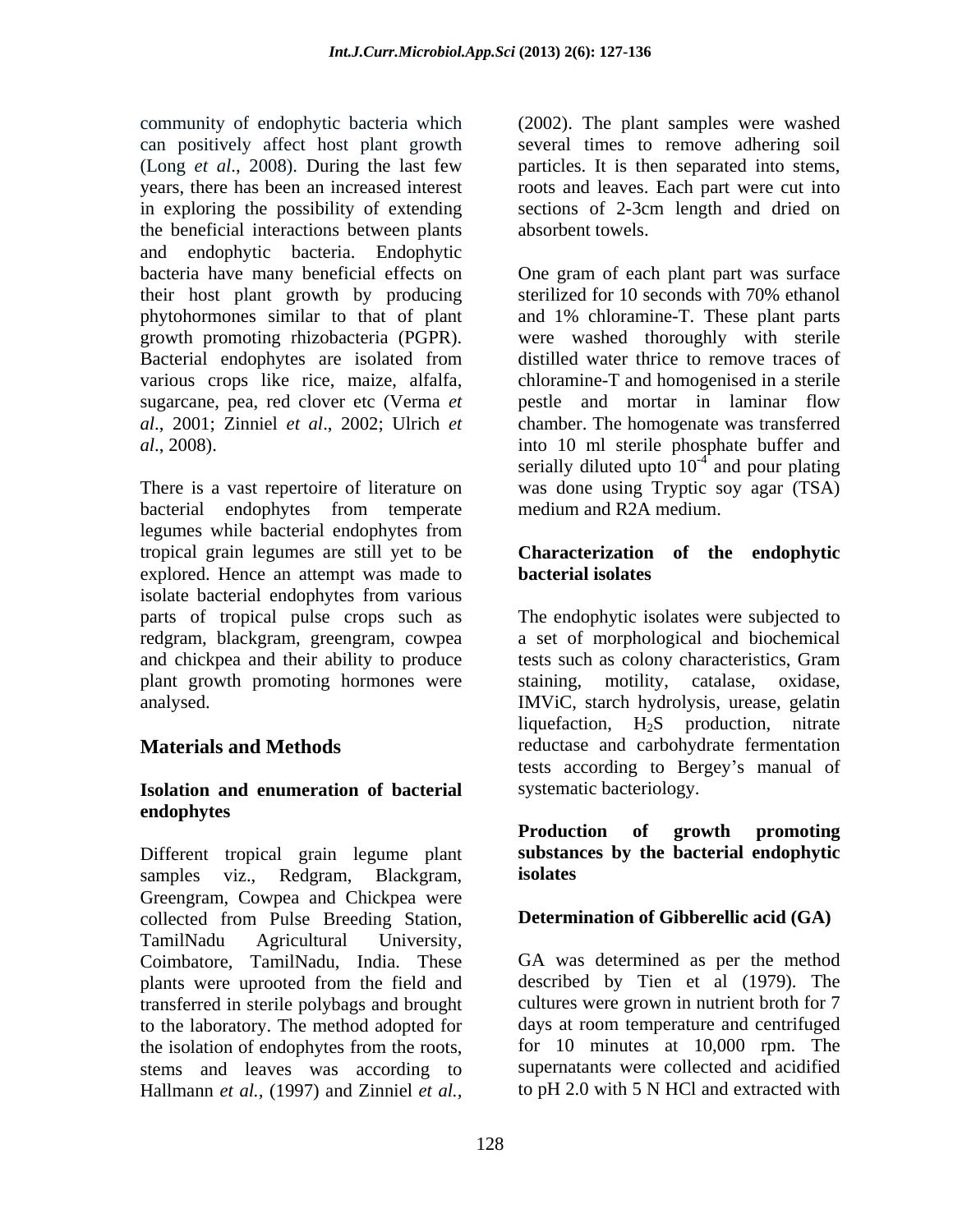equal volumes of ethyl acetate twice or **Estimation of Cytokinin** thrice. The ethyl acetate phase was redissolved in 2 ml of distilled water method of Mahadevan and Sridhar (1982) ferrocyanide reagents. The absorbance was solution, the amount of GA produced by the culture was calculated and expressed as  $\mu$ g / ml. cotyledon bioassay (Letham, 1971).

## **Determination of Indole Acetic Acid**

flaks, one with freshly filter sterilized selected, placed on filter paper in solution of 0.2% (w/v) L-Tryptophan and petriplates and 10 ml of 2mM potassium solution of 0.2% (w/v) L-Tryptophan and isolates were incubated at  $37^{\circ}$ C for 7 days in dark and the cultures were centrifuged at 6000 rpm for 10 min. Then the supernatant solution was adjusted to pH 2.8 with 1N HCl and equal volume of diethyl ether was added and incubated in  $4^{\circ}$ C by keeping overnight in a separating funnel using diethyl ether. The solvent blotting papers blotting papers was drawn. phase was pooled, evaporated to dryness and 2 ml of methanol was added to the<br>dried residue and the IAA present in the **Result and Discussion** dried residue and the IAA present in the methanol extract was determined according to Gorden and Paleg (1957) **ISOlation and**<br>using Salpers reagent **endophytes** using Salpers reagent.

The intensity of pink colour was read at 535 nm in a double beam present in the different parts of legume spectrophotometer. From the standard curve prepared with known concentrations of IAA, the quantity in the culture filtrate was determined and expressed as  $\mu$ g /ml of culture. endophytic bacterial population of various

#### **Estimation of Cytokinin**

evaporated at 32<sup>o</sup>C and the residue was The isolates were grown in nutrient broth containing 0.05% of Tween 80. GA was estimated spectrophotometrically by the collected and adjusted to pH 2.8 with 1N using zinc acetate and potassium of ice cold-diethyl-ether-was-mixed-and measured at 254 nm in UV–VIS intermittent shaking. The organic phase spectrophotometer. From the standard GA was evaporated to dryness in the dark and **(IAA)**  allowed to germinate on blotter paper in The cultures were inoculated in two sets of Cotyledons of uniform weight were other set without tryptophan (Tien *et al.*, phosphate buffer of pH 5.9 was added, 1979). The inoculated endophytic bacterial followed by the addition of one ml of cell dark for 4 h. IAA extraction was done at three days at 24ºC. The weights of the for 7 days, centrifuged at 10,000 rpm for 10 minutes and the supernatants were HCl. To the culture filtrate, equal volume of ice cold diethyl ether was mixed and allowed to stand for 4 h at  $4^{\circ}$ C with intermittent shaking. The organic phase the residue was dissolved in 2.0 ml of absolute methanol and used for radish cotyledon bioassay (Letham, 1971). Radish seeds were surface sterilized with 0.5% sodium hypochlorite solution and darkness at 24-25ºC for three days. selected, placed on filter paper in petriplates and 10 ml of 2mM potassium phosphate buffer of pH 5.9 was added, followed by the addition of one ml of cell free culture extract. Similar set of experiments were conducted with various concentrations of Benzyl amino purine *viz.*, 2, 4, 6, 8 and 10 µg/ml, instead of culture extract as standard. Cotyledons were incubated under fluorescent light for cotyledons were recorded after drying with blotting paper and a dosage response curve was drawn.

### **Result and Discussion**

#### **Isolation and enumeration of bacterial endophytes**

The population of bacterial endophytes present in the different parts of legume crops such as blackgram, greengram, redgram, cowpea and chickpea were enumerated by using two different media viz., TSA and R2A medium. In general,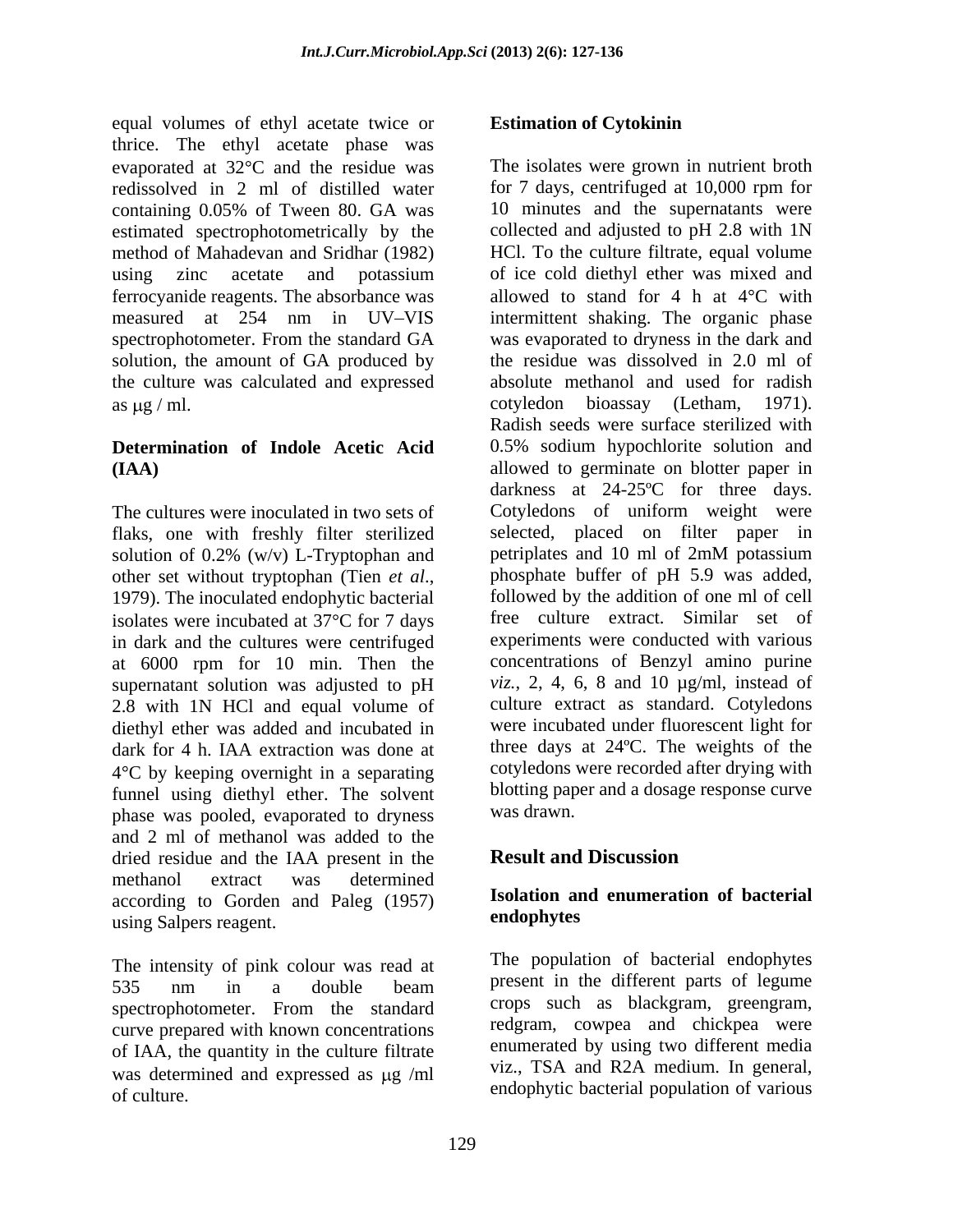plant parts was found more in R2A **Production of plant growth promoting** medium than in TSA medium. In all the above legume crops, root samples bacterial population followed by stem and population of 7.6 X 10<sup>3</sup> and 8.6 X 10<sup>3</sup> cfu bioassay methods. All the isolates of 0.3 X  $10^3$  cfu gm<sup>-1</sup> of sample was when R2A medium was used (Table 1).

various legume plant parts such as root, stem and leaves were characterized by employing various morphological and biochemical tests. Among the 25 isolates, 18 were rod shaped and other 7 were coccal shaped. Majority of the isolates appeared colourless, circular in form and with entire margin. Nine isolates were coloured such as yellow, orange and pink. and BS25 produced the maximum amount Twelve isolates were Gram positive and remaining 13 were found to be Gram negative. All the isolates showed positive and a produced the maximum amount of IAA for catalase and negative reaction for  $(0.12 \,\mu g \text{ ml}^{-1})$ . hydrogen sulphide production and casein hydrolysis. The reaction for starch hydrolysis, oxidase, citrate utilization, gelatin hydrolysis, indole production, MR- VP tests varied with isolates. Based on the morphological and biochemical tests as per Bergey's Manual, the isolates were identified tentatively as *Bacillus* sp. RR8, RS10, GR17, BS24), *Pseudomonas* sp. (RR2, RR3, RL9, BL11, GR20, CR21, BS23), *Flavobacterium* sp. (BR14, BS22) and *Serratia* sp. (CpL4, CpL5).

## 130

# **substances by bacterial endophytes**

recorded the maximum endophytic Production of plant growth promoting leaf samples. Among the various plant acetic acid and cytokinin by the various parts, blackgram roots harboured the bacterial endophytic isolates was assessed maximum number of bacterial endophytic by adopting spectrophotometeric and  $3$  and  $9.6 \times 10^3$  cfu biogram mathods  $\lambda$ <sup>11</sup> the isolates and  $8.6 \times 10^3$  cfu bioassay methods. All the isolates  $3 \text{ eV}$  hierarcy methods  $\lambda$ <sup>11</sup> the isolates cfu bioassay methods. All the isolates  $\text{g}$ m<sup>-1</sup> of sample in TSA medium and R2A produced gibberellic acid and the results medium respectively. A lowest population are presented in Table 2. The maximum  $3 \text{ cm}^{-1}$  of sample was production was recorded in GR 19 isolate observed in the leaf sample of chickpea  $(2.83 \text{ µg ml}^{-1})$  and the minimum of 0.75 substances such as gibberellic acid, indole bioassay methods. All the isolates ) and the minimum of 0.75  $\mu$ g ml<sup>-1</sup> with BR13 isolate.

**Characterization of bacterial**  Indole-3-acetic acid production by the **endophytes** endophytes was assessed by The 25 bacterial endophytes obtained from spectrophotometry. The results are endophytes was assessed by spectrophotometry. The results are presented in Table 2. All the isolates produced more amount of IAA in the presence of tryptophan in the medium. A wide range of variation existed in the IAA producing ability between the endophytic isolates. It ranged from 1.06  $\mu$ g ml<sup>-1</sup>to 6.46 to 6.46  $\mu$ g ml<sup>-1</sup> (with tryptophan) and 0.03  $\mu$ g ml<sup>-1</sup> to  $0.12\mu$ g ml<sup>-1</sup> (without tryptophan). In the presence of tryptophan, the isolates RS10 and BS25 produced the maximum amount of IAA  $(6.46 \text{ µg ml}^{-1})$  whereas in the ) whereas in the absence of tryptophan the isolate BS22 produced the maximum amount of IAA  $(0.12 \,\mu g \text{ ml}^{-1}).$ ).

(BR12, BR13, BR15, BR16, GR18, GR19,  $\frac{m}{n}$  of standard benzyl amino purine on radish BS25), *Micrococcus* sp. (RS1, RR6, RR7,  $\frac{m}{n}$  cotyledon. Among the isolates. GR19 Cytokinin production was tested by radish cotyledon bioassay method. The weight increase of radish cotyledons due to the addition of solvent extracts of the culture filtrate of various endophytic bacterial isolates was measured. It was compared with the effect of different concentrations cotyledon. Among the isolates, GR19 recorded maximum concentration of cytokinin  $(2.96 \text{ µg ml}^{-1})$  as indicated by ) as indicated by the increase in cotyledon weight (25.3 mg). It was followed by BR14, GR17,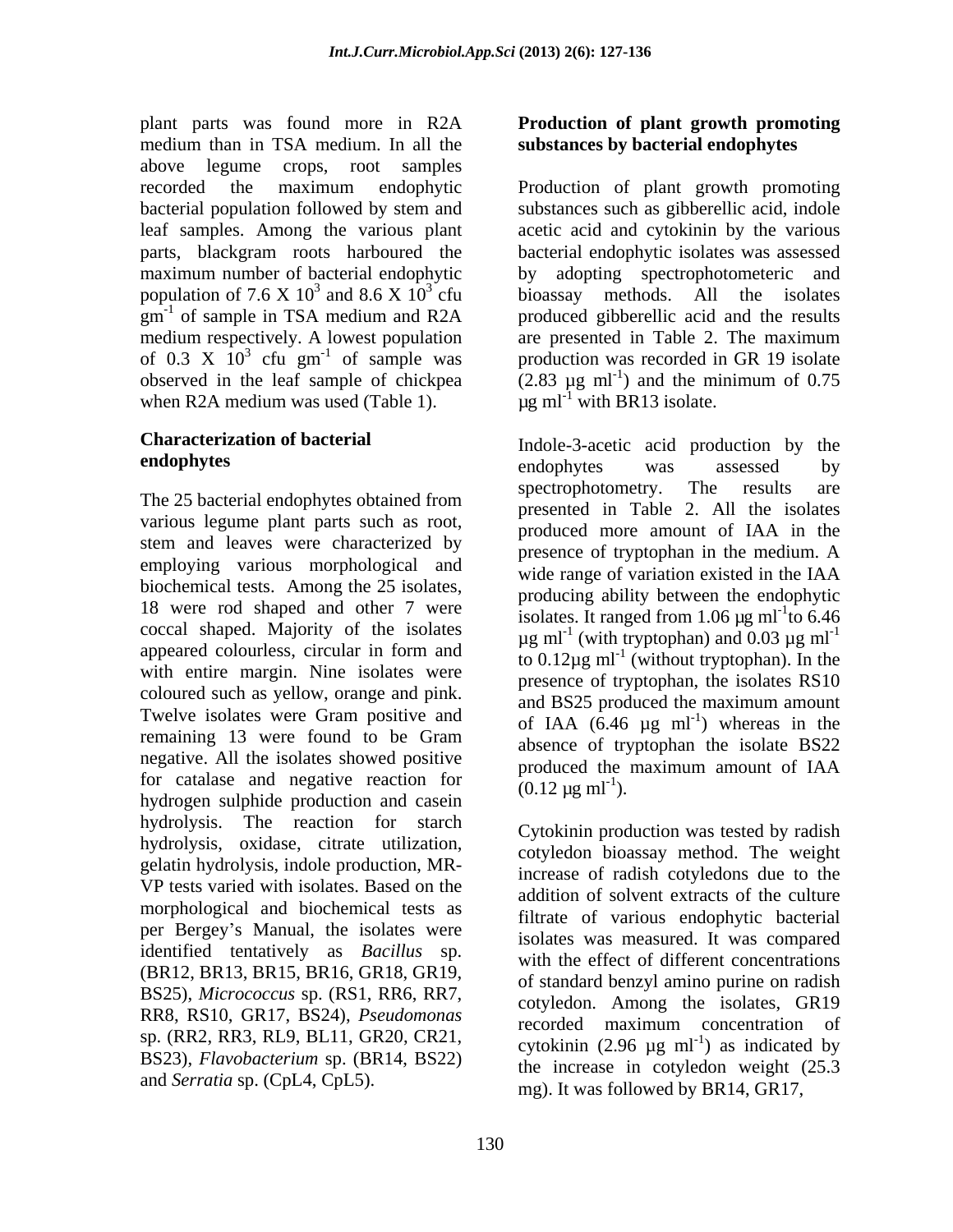| Legume crops   Plant parts |      |         |                                                                                                         |
|----------------------------|------|---------|---------------------------------------------------------------------------------------------------------|
|                            |      |         | <b>Population in</b><br>TSA medium<br>No X10 <sup>3</sup> CFU g <sup>-1</sup> of fresh weight of sample |
|                            | Root | 3.3     | 5.9                                                                                                     |
| Redgram                    | Stem | 2.3     | 3.6                                                                                                     |
|                            | Leaf | $0.6\,$ | 1.5                                                                                                     |
|                            | Root | 7.6     | 8.6                                                                                                     |
| Blackgram                  | Stem | 5.0     | 4.3                                                                                                     |
|                            | Leaf | 1.6     | 2.3                                                                                                     |
|                            | Root | 5.3     | 6.6                                                                                                     |
| Greengram                  | Stem | 2.6     | 3.0                                                                                                     |
|                            |      |         |                                                                                                         |
|                            | Leaf | $0.6\,$ | 1.6                                                                                                     |
|                            | Root | 4.1     | 2.1                                                                                                     |
| Cowpea                     | Stem | 1.6     | 2.0                                                                                                     |
|                            | Leaf | ND      | $0.6\,$                                                                                                 |
|                            | Root | 3.0     | 3.6                                                                                                     |
| Chickpea                   | Stem | 1.0     | 1.3                                                                                                     |
|                            | Leaf | ND      | 0.3                                                                                                     |

**Table.1** Population of bacterial endophytes in different parts of legume plants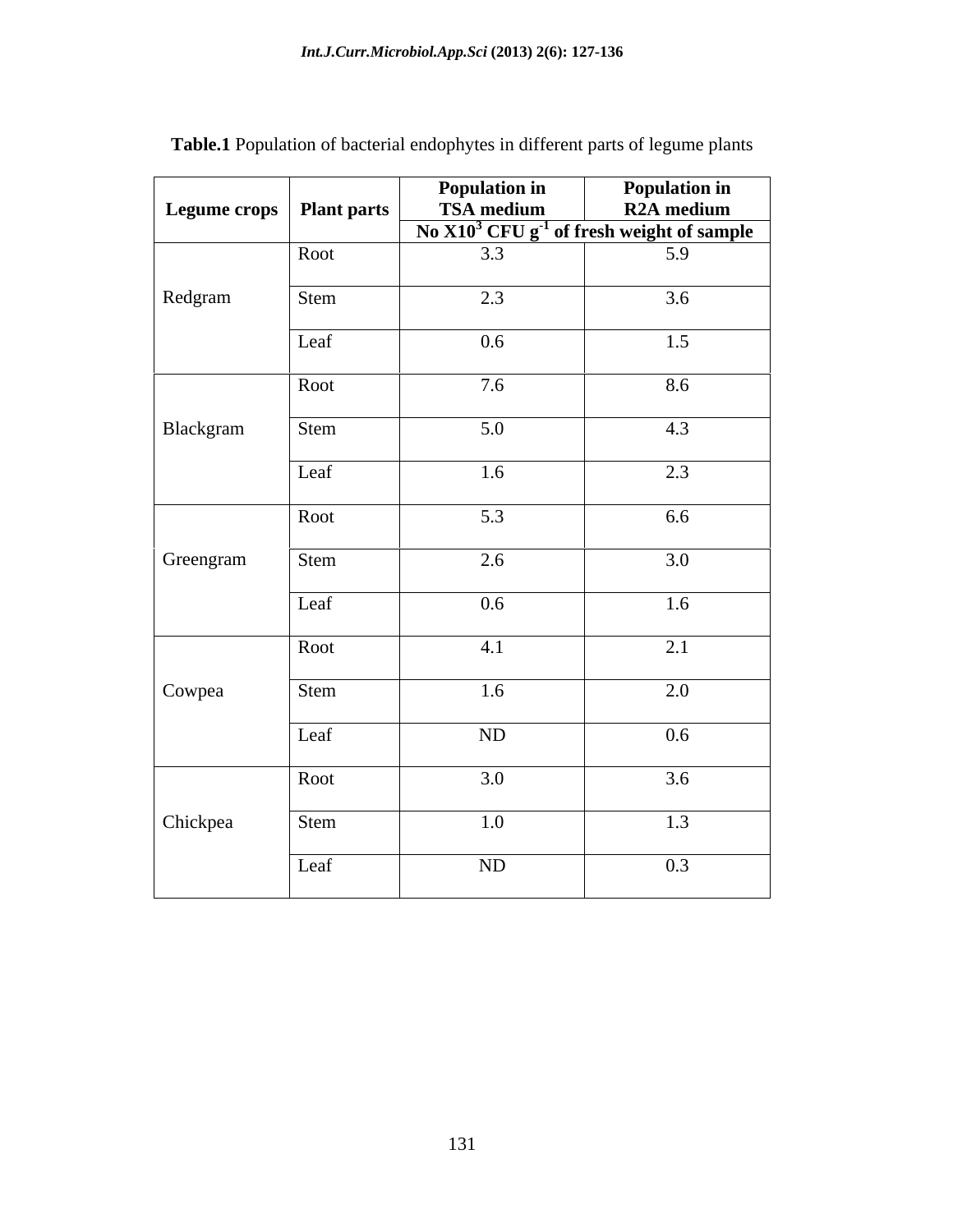| S.No           | <b>Culture</b><br>$\bf No$ | Gibberillic acid<br>$(\mu g/ml)$ | <b>IAA</b> production<br>without<br>tryptophan<br>$(\mu g/ml)$ | <b>IAA</b> production<br>with tryptophan<br>$(\mu g/ml)$ | <b>Concentration of</b><br>Cytokinin (µg/ml) |
|----------------|----------------------------|----------------------------------|----------------------------------------------------------------|----------------------------------------------------------|----------------------------------------------|
| $\mathbf{I}$ . | RS <sub>1</sub>            | 1.68                             | 0.05                                                           | 3.16                                                     | 0.55                                         |
| 2.             | RR2                        | 1.40                             | 0.06                                                           | 4.56                                                     | 0.62                                         |
| 3.             | RR3                        | 2.27                             | 0.05                                                           | 1.59                                                     | 1.57                                         |
| 4.             | CpL4                       | 1.51                             | 0.04                                                           | 2.72                                                     | 0.52                                         |
| 5.             | CpL5                       | 0.90                             | 0.04                                                           | 1.64                                                     | 0.97                                         |
| 6.             | RR6                        | 2.45                             | 0.05                                                           | 2.63                                                     | 1.08                                         |
| 7.             | RR7                        | 2.40                             | 0.03                                                           | 1.59                                                     | 2.03                                         |
| 8.             | RR8                        | 1.37                             | 0.04                                                           | 2.85                                                     | 2.08                                         |
| 9.             | RR9                        | 0.83                             | 0.04                                                           | 1.93                                                     | 0.56                                         |
| 10.            | RS10                       | 1.07                             | 0.05                                                           | 6.46                                                     | 0.97                                         |
| 11.            | <b>BL11</b>                | 1.25                             | 0.06                                                           | 1.06                                                     | 1.41                                         |
| 12.            | <b>BR12</b>                | 1.07                             | 0.05                                                           | 2.72                                                     | 0.98                                         |
| 13.            | <b>BR13</b>                | 0.75                             | 0.04                                                           | 2.63                                                     | 1.42                                         |
| 14.            | <b>BR14</b>                | 2.38                             | 0.07                                                           | 5.83                                                     | 2.91                                         |
| 15.            | <b>BR15</b>                | 1.97                             | 0.04                                                           | 2.47                                                     | 1.06                                         |
| 16.            | <b>BR16</b>                | 1.85                             | 0.03                                                           | 2.42                                                     | 1.66                                         |
| 17.            | GR17                       | 2.42                             | 0.06                                                           | 3.86                                                     | 2.72                                         |
| 18.            | GR18                       | 1.67                             | 0.04                                                           | 1.37                                                     | 1.24                                         |
| 19.            | GR19                       | 2.83                             | 0.06                                                           | 5.69                                                     | 2.96                                         |
| 20.            | <b>GR20</b>                | 2.64                             | 0.07                                                           | 4.43                                                     | 2.57                                         |
| 21.            | <b>CR21</b>                | 1.69                             | 0.04                                                           | 2.50                                                     | 2.46                                         |
| 22.            | <b>BS22</b>                | 2.51                             | 0.12                                                           | 6.41                                                     | 2.69                                         |
| 23.            | <b>BS23</b>                | 1.85                             | 0.04                                                           | 3.16                                                     | 2.04                                         |
| 24.            | <b>BS24</b>                | 1.64                             | 0.04                                                           | 2.15                                                     | 1.95                                         |
| 25.            | <b>BS25</b>                | 2.41                             | 0.11                                                           | 6.46                                                     | 2.68                                         |
|                | SEd                        | 0.08                             | 0.002                                                          | 0.15                                                     | 0.07                                         |
|                | CD                         | 0.16                             | 0.005                                                          | 0.30                                                     | 0.14                                         |
|                | (0.05)                     |                                  |                                                                |                                                          |                                              |

**Table. 2** Production of Gibberillic acid, IAA and cytokinin by the bacterial endophytes

SEd- Standard error of deviation; CD – Critical difference at 5% level

Plant roots colonized by endophytes are an important reservoir for plant growth

BS22, BS25 and GR20. The remaining promoting rhizobacteria which promote isolates recorded comparatively lower yield efficiently (Boddey and Dobereiner, cytokinin production (Table 2). 1988). In the present study, the **Isolation and enumeration of bacterial** in various parts of legume crops was **endophytes** estimated by surface disinfection and populations of endophytic bacteria present trituration. The population of endophytes was found to be more in the roots than stems and leaves. The colonies were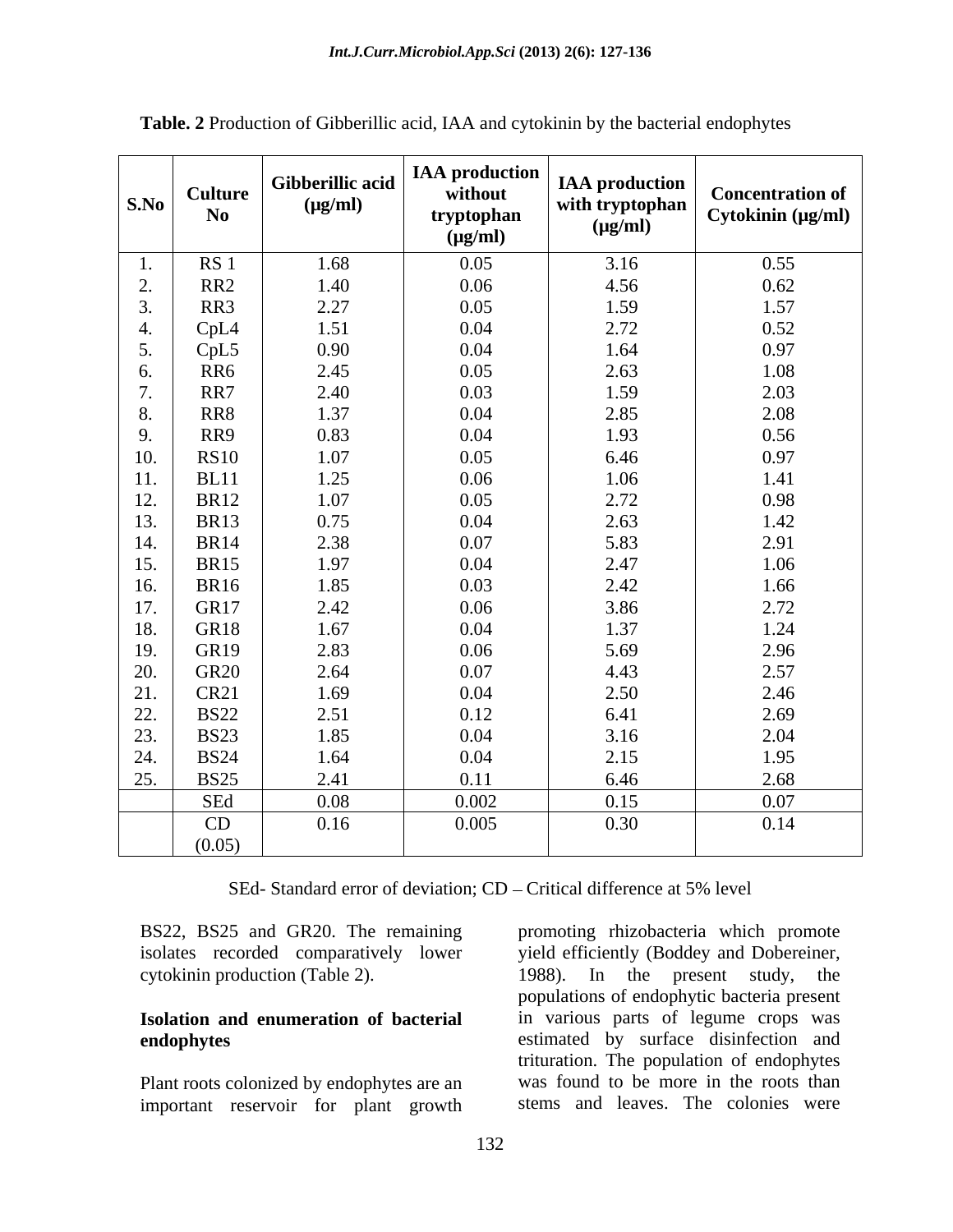observed only up to  $10^3$  dilutions per gram characteristic among the plant endophytes

In this study, population in R2A medium *Xanthomonas* sp, *Pseudomonas* sp, was more than the population in TSA Flavobacterium sp, Erwinia sp and medium. McInroy and Kloepper (1995b) *Arthrobacter* are reported in various obtained similar results while isolating agronomic crops (McInroy and Kloepper, endophytic bacteria from sweet corn and 1995a; Sturz *et al*., 1998, 2000; Zinniel *et*  cotton. Higher populations of endophytic *al.*, 2002). bacteria were observed in root than stem and stem populations were higher than leaf **Production of plant growth promoting** populations. This decrease of endophytic bacterial populations acropetally has been already reported by Elvira-Recuenco and van Vuurde (2000) and McInroy and gibberellins, IAA and cytokinin play Kloepper (1995a). This observation important role in bacterial plant indicates that soil is an important source of endophytic bacteria; they are thought to the present study, all the isolates were enter the plant by fractures/local examined for their ability to produce IAA, degradation in the root system and may GA and cytokinin. All the endophytic either become localized at the point of isolates were found to produce gibberellic entry or spread throughout the plants acid, which ranged from 0.75 to 2.83 µg (Figueiredo *et al.*, 2009).  $ml^{-1}$ . It is in accordance with the results of

identified based on their colony *Flavobacterium* sp. and *Brevibacterium*  morphology and all these isolates were further characterized by various biochemical tests. It was observed that the A wide range of variation existed in the endophytic bacteria were both Gram positive and negative in nature. Similar endophytic isolates. Production of IAA by observation was recorded by Gardner *et*  various rhizobacteria and *Azospirillum* in *al.,* (1982) and Zinniel *et al*., (2002) who the absence of exogenous supply of reported that approximately equal tryptophan was reported by Wang et al. percentages of gram-positive (41%) and (1984) and Thuler *et al*., (2003). The gram-negative (42%) bacteria were amount of IAA produced by the individual recovered from the agronomic crop plants. isolate was enhanced by the addition of Some of the endophytic bacteria exhibited precursor tryptophan in the medium. pigmented colony and this kind of Karthigai Selvi and Purushothaman (1996)

of fresh weight of plant samples. Similar was observed by Thakuria *et al.,* (2004) results were reported by Zinniel *et al.,* and Khan and Doty (2009). The presence (2002) and Jacobs *et al*., (1985). of *Serratia, Agrobacterium* sp*, Rhizobium* sp*, Bacillus* sp*, Curtobacterium* sp*, Pantoea* sp*, Micrococcus sp, Xanthomonas* sp*, Pseudomonas* sp*, Flavobacterium* sp*, Erwinia* sp and *al*., 2002).

## **substances by bacterial endophytes**

**Characterization of bacterial**  $GA_3$  from 0.8 to 3.1  $\mu$ g ml<sup>-1</sup>. Production of **endophytes** 6.0 µg ml-1 by *B. polymyxa* was reported Twenty five distinct colonies were to 0.5  $\mu$ g ml<sup>-1</sup> of GA by *Pseudomonas* sp, The plant growth hormones like important role in bacterial plant interactions (Dobbelaere *et al.*, 2003). In examined for their ability to produce IAA,<br>GA and cytokinin. All the endophytic Gonzalez-Lopez *et al*., (1986) who reported strains of *A. vinelandii* produced by Holl et al. (1988). Production of 0.001 of GA by *Pseudomonas* sp, sp. was recorded by Brown (1972).

IAA producing ability between the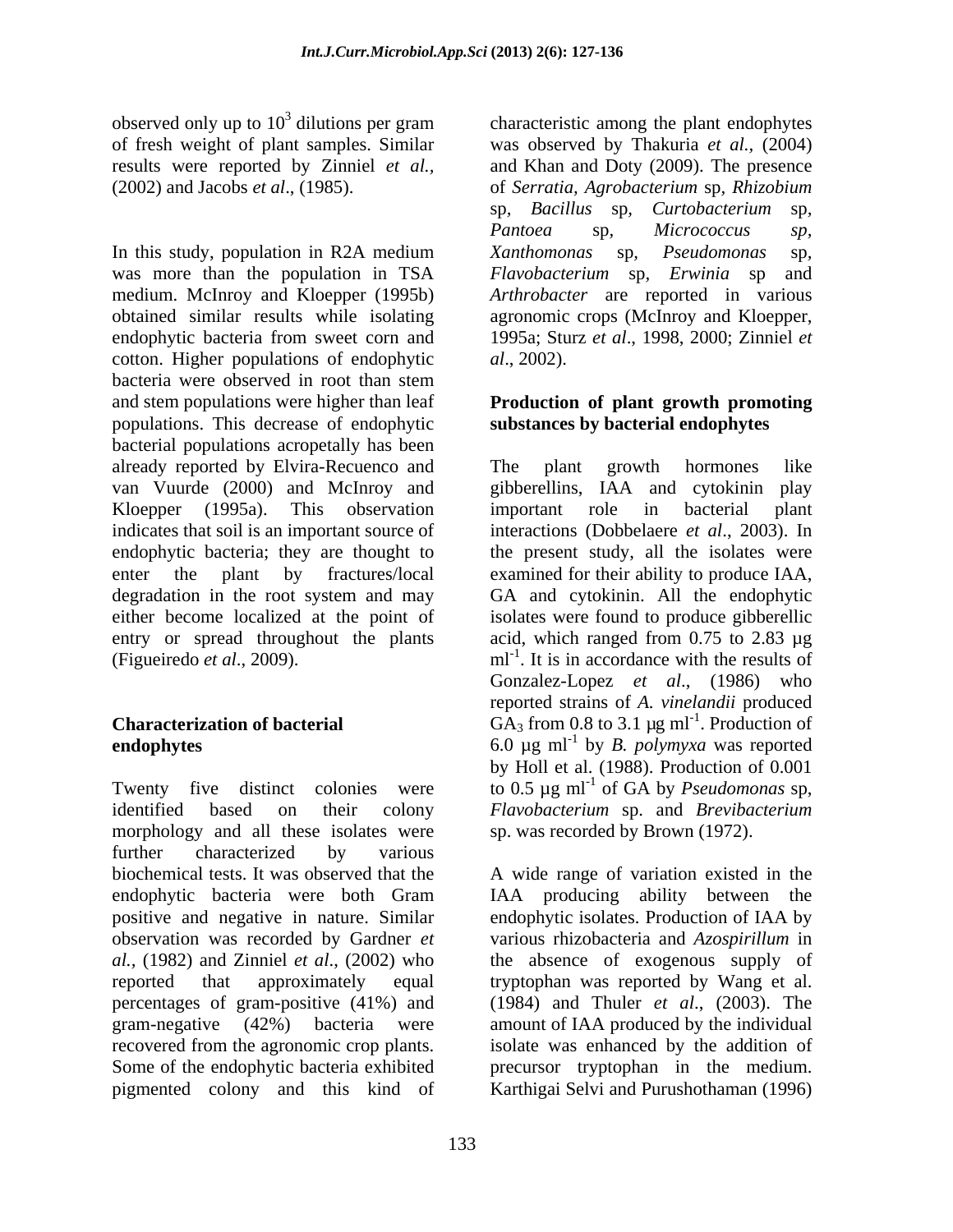reported three fold increase of IAA production by the addition of tryptophan

Letham (1971) developed a bioassay Research Associateship, from Council of method for quantifying the cytokinin Scientific and Industrial Research, New activity. Cytokinin-like activity was Delhi, India, to T Hemalatha is gratefully reported in *A. chroococcum* by Nieto and Frankenberger (1990), Barea and Brown  $(1974)$  and Bhore and Sathisha  $(2010)$  by **References** adopting bioassay method. Production of cytokinin by *P.fluorescens* and *P.putida* in e culture medium was reported by Nieto and Frankenberger (1989). In this study  $Azotobacter$  paspali related to also, it was observed that all the endophytic bacterial isolates are found to exhibit cytokinin-like activity. The amount of cytokinin produced by various isolates as indicated by the increase in weight of radish cotyledon ranged from 0.55 to 2.96  $\mu$ g ml<sup>-1</sup>. The concentration of cytokinin  $\frac{\text{poly}}{\text{Sol}}$  174. 195-209 produced by *A.vinelandii, Azospirillum lipoferum* and *Pseudomonas* sp ranged from 1.8 to 5.4  $\mu$ g ml<sup>-1</sup> (Gonzalez-Lopez *et al.,* 1986) and Kalaivani (1998).

Plant endophytic bacteria contribute to plant growth and thereby crop  $I$   $\Delta$  or  $\text{Sci}$  6:345-352 productivity. A variety of possibilities are Brown, M.E., 1972. Plant growth currently being explored which include the substances by substances by growth stimulation of axenic plants by microorganisms of soil and incolulating with endophytes before transplantation. Crop productivity can also  $451$ . be enhanced by the combined application Dobbelaere, S., J. Vanderleyden and of endophytic bacteria with other  $\overrightarrow{O}$   $\overrightarrow{O}$   $\overrightarrow{O}$   $\overrightarrow{O}$   $\overrightarrow{O}$   $\overrightarrow{O}$   $\overrightarrow{O}$   $\overrightarrow{O}$   $\overrightarrow{O}$   $\overrightarrow{O}$   $\overrightarrow{O}$   $\overrightarrow{O}$   $\overrightarrow{O}$   $\overrightarrow{O}$   $\overrightarrow{O}$   $\overrightarrow{O}$   $\overrightarrow{O}$   $\overrightarrow{O}$   $\overrightarrow{O}$   $\overrightarrow{O}$   $\overrightarrow{O}$ or endophytic bacteria with other<br>beneficial microorganisms (Frommel *et* **beneficial microorganisms** (Frommel *et* **contract of distants** in the *al*., 1993; Sturz *et al*., 2000). Further investigation can be made to select and  $107-149$ . improve endophytic bacterial populations in crops and their soil sources improving crop growth. Hence, the use of endophytes in improving plant growth can be encouraged especially those that are indigenous to the soils and plants of the region.

#### **Acknowledgements**

in the culture medium of an endophytic bacterium, *Acetobacter diazotrophicus*. TNAU, for his kind permission to publish The authors thank Vice chancellor, this work. The award of  $CSIR -$  Senior acknowledged.

### **References**

- Barea, J.M., and Brown, M.E. 1974. Effects of plant growth produced by *Azotobacter paspali* related to synthesis of plant growth regulating substances. J. Appl. Bact. 37: 583-593.
- Boddey, R., and Dobereiner, J. 1988. Nitrogen fixation associated with grasses and cereals: recent results and perspectives for future research. Plant Soil. 174: 195-209.
- (Gonzalez-Lopez bacteria for cytokinin-like compounds: Bhore, S.J., and Sathisha, G. 2010. Screening of endophytic colonizing Crude cell-free broth of endophytic colonizing bacteria is unsuitable in cucumber cotyledon bioassay. World J. Agri. Sci. 6: 345-352.
	- Brown, M.E., 1972. Plant growth substances produced by microorganisms of soil and rhizosphere. J. Appl. Bact. 35: 443- 451.
	- Dobbelaere, S., J. Vanderleyden Okon, Y. 2003. promoting effects of diazotrophs in the rhizosphere. Crit. Rev. Plant Sci. 22: 107-149.
	- Elvira-Recuenco, M.V., and Van Vuurde, J.W. 2000. Natural incidence of endophytic bacteria in pea cultivars under conditions. Can. J. Microbiol. 46: 1036-1041.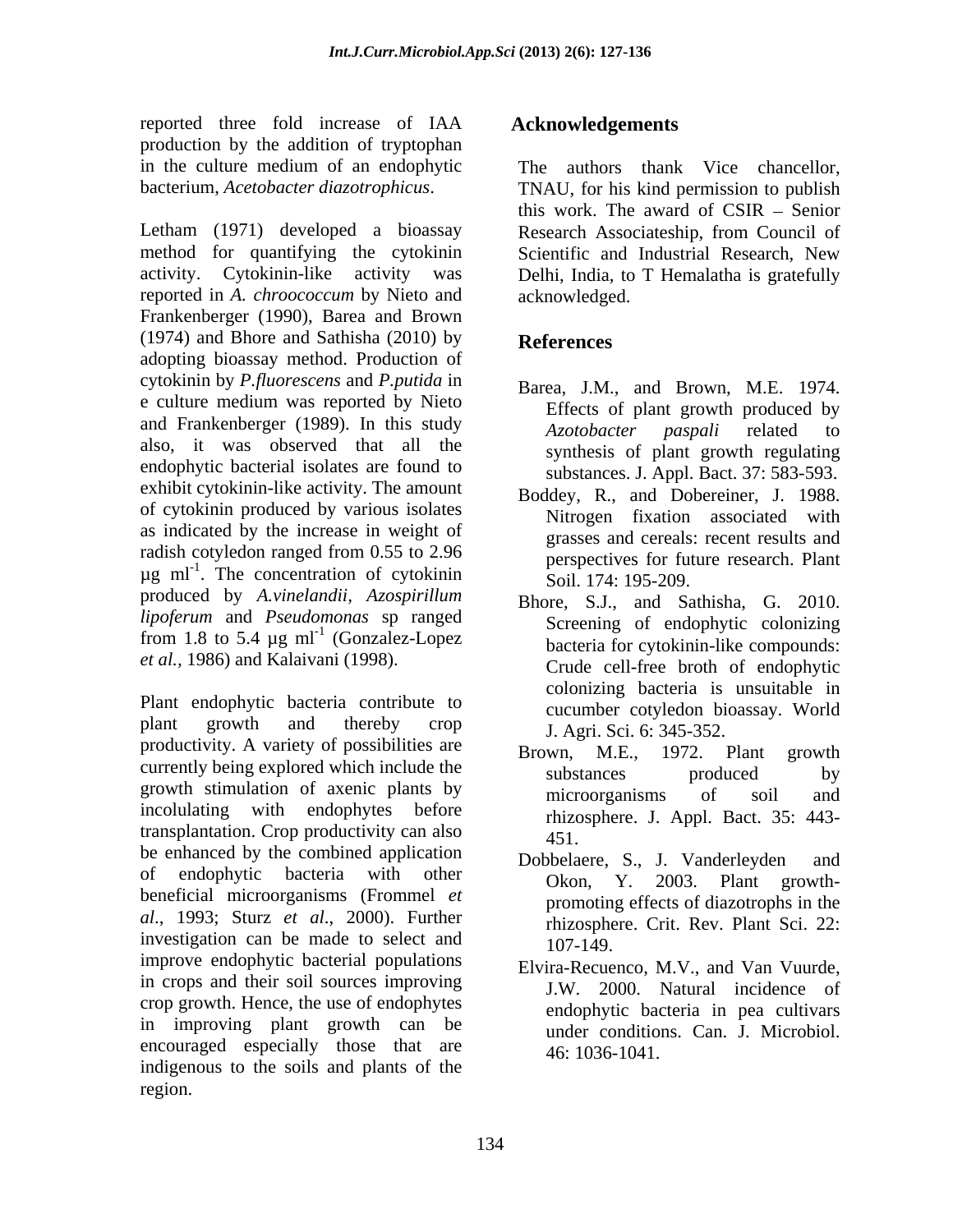- Figueiredo, J.E.F., E.A. Gomes, C.T. Guimaraes, U.G.P. Lana, M.A. roots. Can. J. Bot. 63: 1262-1265.
- Frommel, M.I., J. Nowak and Lazarovits, (IAA) by Acetobacter diazotrophicus.
- Gardner, J.M., A.W. Feldman and 9908-1.
- cytokinins by *Azotobacter vinelandii* media and dialysed soil media. Soil
- Gorden, S.A., and Paleg, L.G. 1957.
- Hallmann, J., A. Quadt-Hallmann, W.F.
- Holl, F.B., C.P. Chanway, R. Turkington (*Lolium perenne*) and white clover
- Jacobs, M.J., W.M. Bugbee and

endophytic bacteria within sugar beet

- Teixeira, G.V.C. Lima and Bressan, Kalaivani, R., 1998. Studies on plant W. 2009. Molecular analysis of growth promoting rhizobacteria. M.Sc. endophytic bacteria from the genus (Ag) Thesis, Tamil Nadu Agricultural *Bacillus* isolated from tropical maize University, Coimbatore, India. (Ag) Thesis, Tamil Nadu Agricultural University, Coimbatore, India.
- (*Zea mays* L.). Brazilian. J .Microbiol. Karthigai Selvi, P., and Purushotham, D. 2009; 40: 522-534. 1996. Production of indole acetic acid G. 1993. Treatment of potato tubers Proc. Nat. Acad. Sci. Ind. 66: 273-276. (IAA) by *Acetobacter diazotrophicus*. Proc. Nat. Acad. Sci. Ind. 66: 273-276.
- with a growth promoting Khan, Z., and Doty, S.L. 2009. *Pseudomonas* sp: Plant growth responses and bacterium distribution in endophytes of sweet potato plants. the rhizosphere. Plant Soil. 150, 51-60. Plant Soil. Doi 10.1007/s11104-009- Khan, Z., and Doty, S.L. 2009. Characterization of bacterial 9908-1.
- Zablatowicz, R.M. 1982. Identity and Letham, D.S., 1971. Regulators of cell behaviour of xylem-residing bacteria division in plant tissues. XII. A in rough lemon roots of Florida citrus cytokinin bioassay using excised trees. Appl. Environ. Microbiol. 43: radish cotyledons. Physiol. Plant. 25: 1335-1342. division in plant tissues. XII. A 391-396.
- Gonzalez-Lopez, J., V. Salmeron, M.V. Long, H.H., D.D. Schmidt and Baldwin, Martinez-Toledo, F. Ballesteros and I.T. 2008. Native bacterial endophytes Ramos-Cormenzana, A. 1986. promote host growth in a species-Production of auxins, gibberellins and specific manner; phytohormone ATCC 12837 in chemically defined growth responses. PLoS One. 3, specific manner; phytohormone manipulations do not result in common  $e^{2702}$ .
	- Biol. Biochem. 18: 119-120. Mahadevan, A., and Sridhar, R. 1982. Quantitative measurements of indole physiological plant pathology, second acetic acid. Physiol. Pl. 4: 24-27. ed, Sivakami publishers, Madras. Hydrolytic enzymes. In: Methods in pp.24-44.
	- Mahafee and Kloepper, J.W. 1997. Mc Inroy, J.A., and Kloepper, J.W. 1995a. Bacterial endophytes in agricultural Population dynamics of endophytic crops. Can. J. Microbiol. 43: 895-914. bacteria in field-grown sweet corn and cotton. Can. J. Microbiol. 41: 895-901.
	- and Radley, R.A. 1988. Response of Mc Inroy, J.A., and Kloepper, J.W. 1995b. crested wheatgrass (*Agropyron cristatum* L.), perennial ryegrass Survey of indigenous bacterial endophytes from cotton and sweet corn. Plant Soil. 173: 337-342.
	- (*Trifolium repens* L.) to inoculation Nieto, K.F., and Frankenberger, W.T. with *Bacillus polymyxa*. Soil Biol. 1989. Biosynthesis of cytokinins Biochem. 20: 19-24. produced by *Azotobacter chrococcum.* Soil Biol. Biochem. 21: 967-972.
	- Gabrielson, D.A. 1985. Enumeration, Stone, J.K., C.W. Bacon and White, J.F. location and characterization of 2000. An overview of endophytic 2000. An overview of endophytic